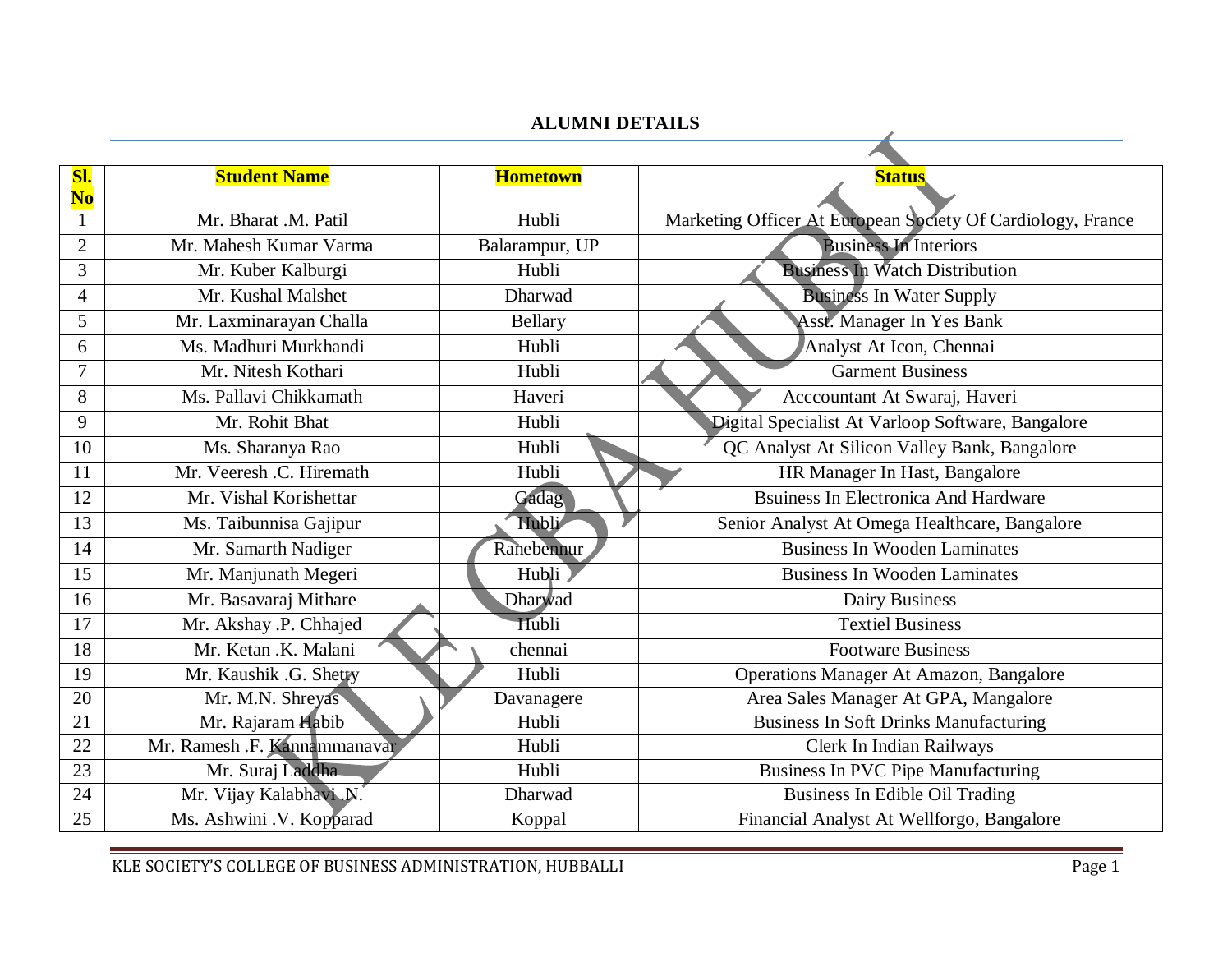| Sl.<br>N <sub>o</sub> | <b>Student Name</b>            | <b>Hometown</b> | <b>Status</b>                                                   |
|-----------------------|--------------------------------|-----------------|-----------------------------------------------------------------|
| 26                    | Mr. Tofik I Aralikatti         | Dharwad         | <b>Business In Fabrication</b>                                  |
| 27                    | Mr. Anuj Parikh                | Hubli           | <b>Business In PVC Pipe Trading</b>                             |
| 28                    | Ms. Nayana Nanu                | Hubli           | Analyst At Digital Marketing 360, Bangalore                     |
| 29                    | Ms. Reshma .S. HUBBALLI        | Hubli           | <b>Business In Consultancy</b>                                  |
| 30                    | Ms. Rosy Maty                  | Hubli           | Store Manager At Samsung Service Centre, Bangalore              |
| 31                    | Mr. Nitin Jotwani              | Hubli           | <b>Business In Door Laminates</b>                               |
| 32                    | Mr. Sandeep .H.,               | Hubli           | Senior Manager At JK Cement, Davangere                          |
| 33                    | Ms. Pooja .S. Naik,            | Ankola          | Senior Associate At WNS, Bangalore                              |
| 34                    | Ms. Shruti Dasappanavar        | <b>Bagalkot</b> | Analyst At Gallagher, Bangalore                                 |
| 35                    | Mr. Sharatkumar .B. Patil      | Hubli           | Analyst At Allstates, Pune                                      |
| 36                    | Mr. Sohan .A. Patel,           | Hubli           | <b>Business In Paint Trading</b>                                |
| 37                    | Ms. Spoorthi Hegade            | Dharwad         | <b>Business In Poultry</b>                                      |
| 38                    | Abbubakar M Byahatti           | Hubli           | <b>Business In Chilli Trading</b>                               |
| 39                    | Aditya V Shiraguppi            | Hubli           | <b>Business In Earth Moving</b>                                 |
| 40                    | Aishwarya L Ganiger            | Hubli           | Sales Manager At Jiojeet, Hubli                                 |
| 41                    | Aishwarya Pasalkar             | Dharwad         | Process Associate At Walmart, Delhi                             |
| 42                    | Akshay Athani                  | Hubli           | <b>Business In Stationary Distributorship</b>                   |
| 43                    | Akshaykumar Hiremath           | Dharwad         | <b>Business In Agri Foods</b>                                   |
| 44                    | Arvindkumar M Vaishnav         | Hubli           | <b>Business In Cotton Fans</b>                                  |
| 45                    | Ashrita Jain                   | Hubli           | Sales Manager At Apperna Enterprise, Bangalore                  |
| 46                    | <b>Avinash Kamat</b>           | Hubli           | Claim Process Associate At American Insurance Claims, Bangalore |
| 47                    | Chandan Kulkarni               | Hubli           | Sales Manager At Udaan, Bangalore                               |
| 48                    | Chetankumar Nandhihalli        | Nittur          | Assistant Auditor At Pratik Jain & Company, Ranebennur          |
| 49                    | Deepak Pai                     | Mangalore       | <b>Business In Steel Pipes</b>                                  |
| 50                    | Deepika C Patil                | Hubli           | Associate At Vistara Expansion, Mumbai                          |
| 51                    | Dileep Bhimashi Mahalingapur   | Jamkandi        | Network Manager At Jamkhandi                                    |
| 52                    | Faizan Maroof Rafai            | Hubli           | Recovery Officer At Durbi Debt Bank, Dubai                      |
| 53                    | Ferozashraf Kutubuddin Kadalgi | Gokak           | Sales Manager At Reliance Jio, Gokak                            |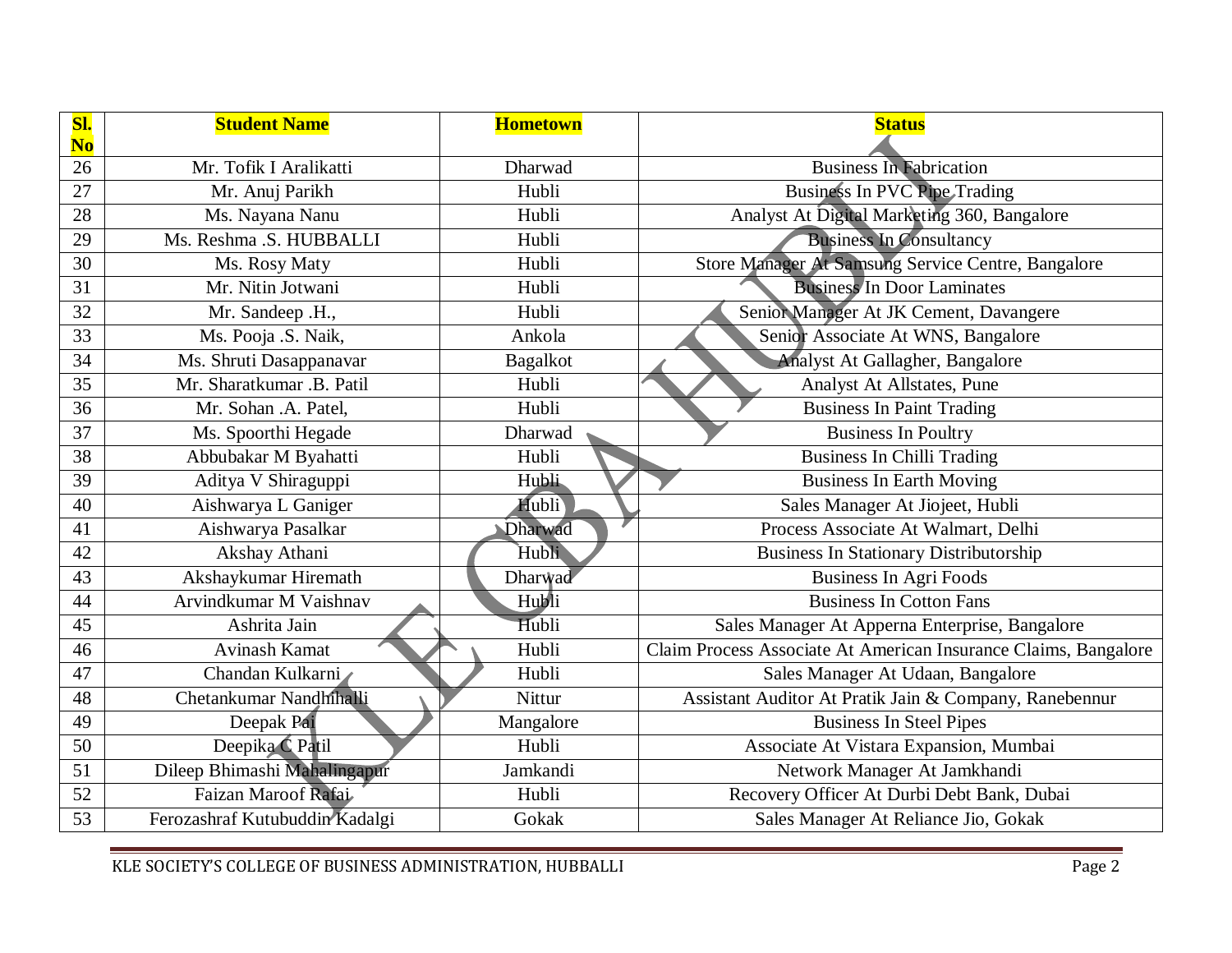| SI.<br>No       | <b>Student Name</b>                   | <b>Hometown</b> | <b>Status</b>                             |
|-----------------|---------------------------------------|-----------------|-------------------------------------------|
| 54              | Gourishankar Valad                    | Nargund         | Sales Manager At ITC, Sirsi               |
| 55              | Harish Dasanur                        | Hubli           | <b>Business In Vehicle Trading</b>        |
| 57              | Mr. Ajay .Shankar. Valsang,           | kittur          | Seniour Sales Officer At Asian Paints     |
| 59              | Mr. Arunkumar . Parappa. Chikkop,     | Hubli           | Brand Manager at a private company        |
| 60              | Mr.Basavaraj .Ishwarchandra. Hosmani, | Dharwad         | <b>Admin At Sohana Factory</b>            |
| 61              | Ms. Rashmi .Anadanagouda. Patil,      | Halkiri         | Professor                                 |
| 62              | Mr. Uday .Marulasidheshwar. Hiremath, | Hubli           | Senior Sales Officer At Berger Paints     |
| 63              | Ms. Vasantha . Shrikant. Badi,        | Hubli           | Risk Consultant At Wells Fargo            |
| $\overline{65}$ | Mr. Sridhar Kubasad                   | Hubli           | Manager at a private company              |
| 66              | Mr. Vishwanath Shiglihiremath         | Hubli           | Manager at a private company              |
| 67              | Mr. Arun Patil.                       | Hubli           | Assistant Manager at a private company    |
| 68              | Mr. Krishna Kathare                   | Hubli           | Assistant Manager at a private company    |
| 69              | Ms. Kritika Veeranna Maganur          | Hubli           | Manager at a private company              |
| 70              | Ms. Namrata C.S. Havaldar             | Hubli           | <b>Senior Tech Writer</b>                 |
| 71              | Mr. Rakesh Jayantilal Oswal           | Hubli           | <b>Innovative Contractor</b>              |
| 72              | Mr. Sandeep Sukhraji Mehta            | Hubli           | <b>Business in Cosmetic Products</b>      |
| 73              | Mr. Sawan Jayantilal Kataria          | Hubli           | <b>Textiles</b> business                  |
| 74              | Mr. Shreeram Shreenivas Puranik       | Navalagund      | Own business of General Provisional Store |
| 75              | Mr. Tarun Hiralal Tater               | Hubli           | Paper And Board Distributer               |
| 76              | Ms. Umadevi Basangouda Desai          | Hubli           | Assistant Manager at a private company    |
| $\overline{77}$ | Ms. Hemal Kirti Thakkar               | Hubli           | Event Management at a private company     |
| 78              | Mr. Harshal Mohanlal Jain             | Maharashtra     | Own Office                                |
| 79              | Mr.Balachandra Ashok Tambe            | Hubli           | <b>Electronics Business</b>               |
| 80              | Mr. Ameyavikram Raju Mahalingashetty, | Hubli           | <b>Construction Business</b>              |
| 81              | Mr. Prateek Suresh More               | Dharwad         | Accountant                                |
| 82              | Ms.Shilpa Gajanan Bandekar,           | Karwar          | Manager at a private company              |
| 83              | Ms. Shweta Mukanagouda Patil,         | Hanagal         | Accountant at a private company           |
| 84              | Ms.Shilpa Gajanan Bandekar,           | Karwar          | Working at Axis Bank                      |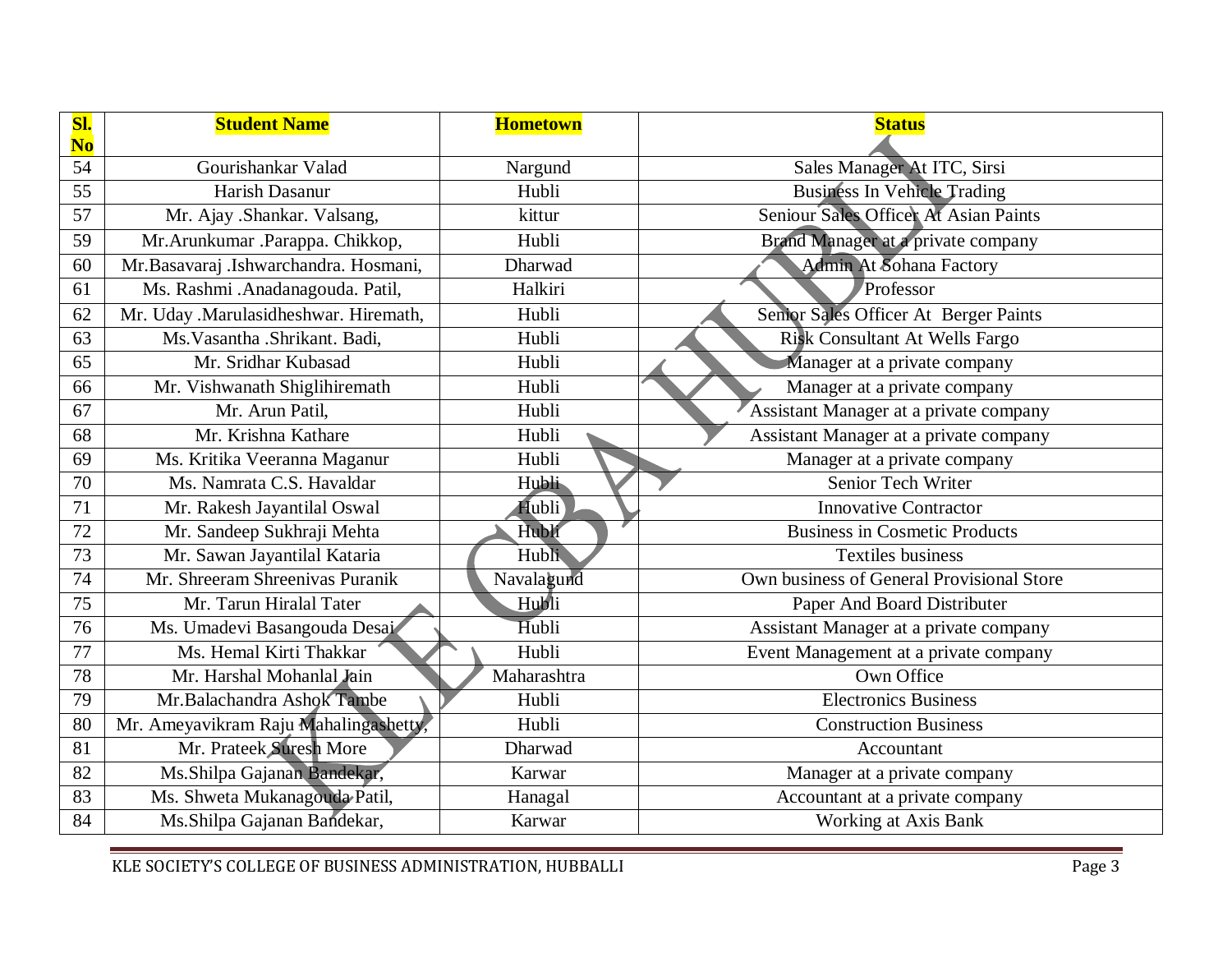| Sl.<br>$\overline{\textbf{N}\textbf{o}}$ | <b>Student Name</b>                | <b>Hometown</b>        | <b>Status</b>                                 |
|------------------------------------------|------------------------------------|------------------------|-----------------------------------------------|
| 85                                       | Ms. Shweta Mukanagouda Patil,      | Hanagal                | Working with Hdfc Bank                        |
| 86                                       | Mr. Sandeep Rajnikant Mahajan      | Hubli                  | <b>Building Construction</b>                  |
| 87                                       | Mr. Chaitanya R. Nittur            | Hubli                  | Senior Manager at a private company           |
| 88                                       | Mr. Ankesh Vikram Jain             | Rajasthan, Barloot     | <b>Business Aluminium Trading</b>             |
| 89                                       | Mr. Manik Ramesh Sharma            | Hubli                  | Business Surgical Instruments                 |
| 90                                       | Mr. Himanshu Atul Kothari          | Hubli                  | <b>Constructions And Real Estate business</b> |
| 91                                       | Mr. Ankurkumar A. Mahajan          | Hubli                  | <b>Production Unit Of Gram flour</b>          |
| 92                                       | Mr. Vinayak M. Metrani             | Hubli                  | Own business of Crusher                       |
| 93                                       | Mr. Deepak Shankar Shirol          | Mahalingapur, Bagalkot | Senior Manager Of Analytics                   |
| 94                                       | Mr. Mahantesh S. Mensinkai         | Savanur                | <b>Business in Agricultural Inputs</b>        |
| 95                                       | Mr. Raghvendra K Ankolekar         | Hubli                  | <b>Business Development Manager</b>           |
| 96                                       | Mr. Jayaprakash S Kabbur           | Haveri                 | Zonal Head with a private company             |
| 97                                       | Mr. Manish P Kothari               | Hubli                  | Works with an Educational Institution         |
| 98                                       | Mr. Prathvish R. Shetty            | Hubli                  | <b>PWD Contractor</b>                         |
| 99                                       | Mr. Prashanth B Nelavagi           | Laxmeshwar             | Works with an Educational Institutions        |
| 100                                      | Mr. Santosh A Muttagi              | Hubli                  | Petrol Bunk Owner                             |
| 101                                      | Mr. Santosh S Munavalli            | Hubli                  | Own business in agriculture                   |
| 102                                      | Mr. Mahesh Channappa Moogi         | Hubli                  | Vice President in a private firm              |
| 103                                      | Mr. Nikhil M Laxmeshwar            | Hubli                  | <b>Marketing Consultant</b>                   |
| 104                                      | Mr. Manjunath K Kudarimoti         | Koppal                 | Distributor And C And F Agent                 |
| 105                                      | Mr. Lalit Mohan Bumb               | Bangalore              | Project Manager in a private firm             |
| 106                                      | Mr. Vinayak Basavaraj Ingalahalli, | Hubli                  | Asst. Manager At Infosys Bpm Lmtd             |
| 107                                      | Mr. Chandragouda B Sannagoudar     | Ranebennur             | <b>Trading Business</b>                       |
| 108                                      | Mr. Praveen V Mutalik              | Hubli                  | <b>Advertising And Media Company</b>          |
| 109                                      | Mr. Vishal Karadi                  | Hubli                  | <b>Grossery Store Business</b>                |
| 110                                      | Mr. Anup Shetty                    | Hubli                  | Project Manager with a private company        |
| 111                                      | Mr. Amitkumar Jain                 | Hubli                  | MR Agencies And Clothing Business             |
| 112                                      | Mr. Aravind Desai                  | Dharwad                | <b>Business in Agriculture</b>                |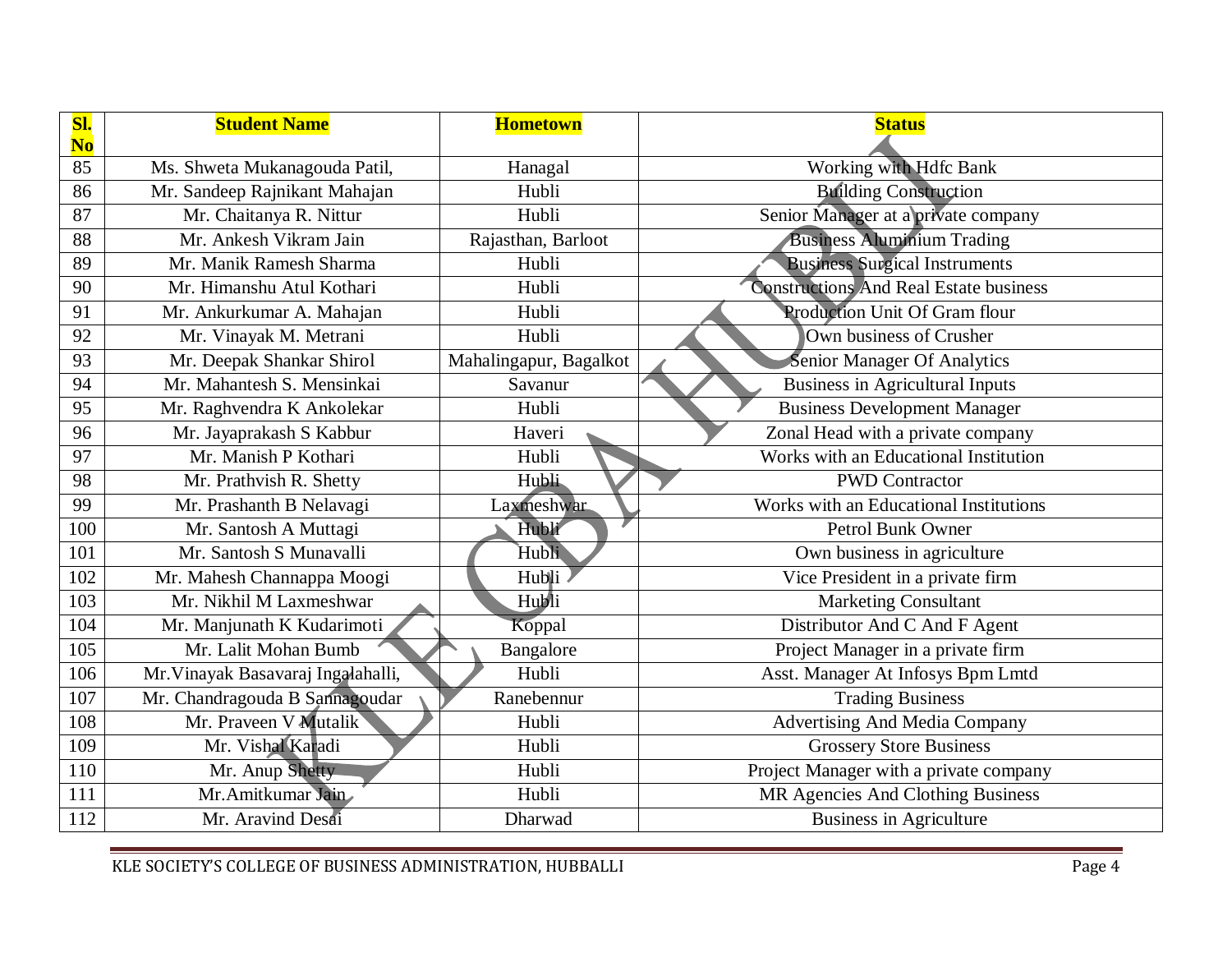| <b>SI.</b><br>$\overline{\text{No}}$ | <b>Student Name</b>          | <b>Hometown</b> | <b>Status</b>                                      |
|--------------------------------------|------------------------------|-----------------|----------------------------------------------------|
| 113                                  | Mr. Sachinkumar. C.          | Hubli           | Manager at private company                         |
| 114                                  | Ms. Sheetal Nimbalkar        | Hubli           | Branch Manager at a private company                |
| 115                                  | Ms. Poornima B Belavatti     | Hubli           | Accounts Clerk at a private company                |
| 116                                  | Mr. Vijaykiran Y Patil       | Hubli           | Branch Manager at a private company                |
| 117                                  | Ms. Rohini Suresh Betkerur   | Hubli           | Assistant Manager at a private company             |
| 118                                  | Mr. Amit Roshanlal Agarwal   | Hubli           | <b>Finance Business</b>                            |
| 119                                  | Mr. Virupakshappa Neeralagi  | Haveri          | Analyst at a private company                       |
| 120                                  | Mr. Harsh Wadhwa             | Hubli           | <b>Customer Service Operations Specialist</b>      |
| 121                                  | Ms. Pooja Binkadakatti       | Hubli           | Vendor Management                                  |
| 122                                  | Mr. Abhishek Akkur           | Hubli           | Department Manager at a private company            |
| 123                                  | Mr. Akash Suryavanshi        | Hubli           | Hr Executive at a private company                  |
| 124                                  | Mr. Ajay Bengeri             | Hubli           | Sr. Compliance Associate at a private company      |
| $\overline{125}$                     | Mr. Ajay Kumar M.S.          | Bellary         | <b>Construction business</b>                       |
| 126                                  | Mr. Anand Kadlaskar          | Kalaghatgi      | <b>Electricals Business For Government Tenders</b> |
| 127                                  | Mr. Guruprasad Patil         | Hubli           | <b>Customer Life Cycle Manager</b>                 |
| 128                                  | Mr. Harshavardhan Acharya    | Hubli           | Venture Capital                                    |
| 130                                  | Mr. Mallikarjun D. Munavalli | Hubli           | <b>Sales Manager</b>                               |
| 131                                  | Ms. Nidhi Palgota            | Hubli           | <b>Freelance Makeup Artist</b>                     |
| 132                                  | Mr. Pritesh Mehta            | Hubli           | <b>Business in Building Material</b>               |
| 133                                  | Mr. Rohit Gunjal             | Hubli           | Senior Brand Manager at a private company          |
| 134                                  | Ms. S. Deepa                 | Hubli           | Assistant Manager - Trade Settlement               |
| 135                                  | Ms/ Spurthi Kadli            | Hubli           | Sr Analyst at a private company                    |
| 136                                  | Mr. Sumeet Katwe             | Hubli           | Finance & Real Estate                              |
| 137                                  | Mr. Vinay Kulkarni           | Bangalore       | <b>Interiors &amp;Decorators Business</b>          |
| 138                                  | Mr. Vinayak Inamdar          | Hubli           | Internal Auditor at a private company              |
| 139                                  | Mr. Vinayak Jain             | Surat           | <b>Manufacturing Unit Of Sarees</b>                |
| 140                                  | Mr. Prajwal Bant             | Sirsi           | Financial Services at a private company            |
| 141                                  | Ms. Sushmita Kulkarni        | Dharwad         | Credit Underwriter at a private company            |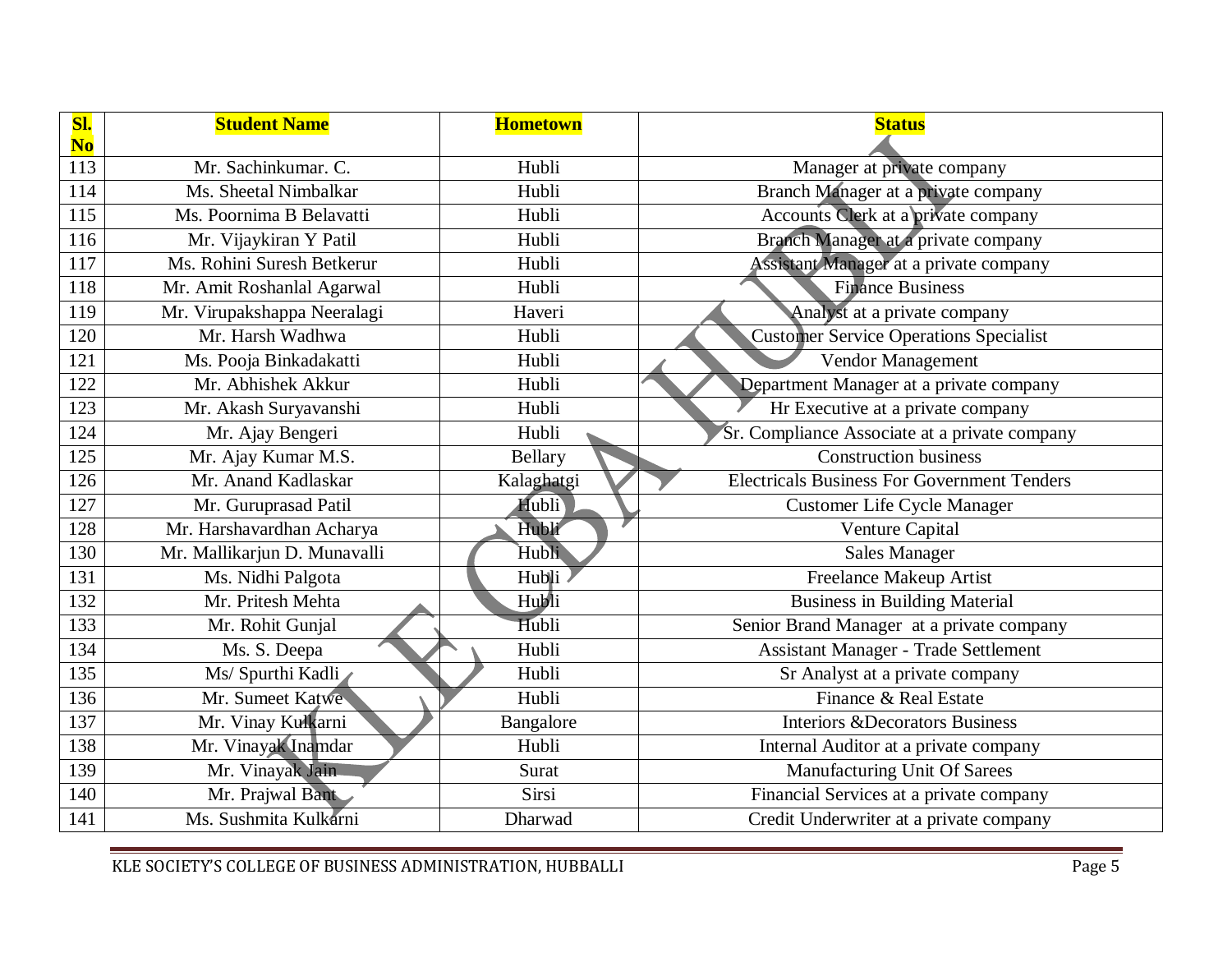| Sl.<br>$\overline{\text{No}}$ | <b>Student Name</b>             | <b>Hometown</b> | <b>Status</b>                                   |
|-------------------------------|---------------------------------|-----------------|-------------------------------------------------|
| 142                           | Mr. Amit Meharwade              | Hubli           | <b>Lamination &amp; Door Business</b>           |
| 143                           | Mr. Bhavik Shah                 | Hubli           | Pharmaceutical Organisation                     |
| 144                           | Mr. Gangadhar Vanahalli         | Hubli           | Digital Marketing Manager at a private company  |
| 145                           | Mr. Kishan Belgavi              | Hubli           | Business Modular Furniture at a private company |
| 146                           | Mr. Harsh Morjaria              | Hubli           | Sr. Analyst Audit at a private company          |
| 147                           | Ms. Kokila Belgavi              | Hubli           | Event Management at a private company           |
| 148                           | Ms. Meghana B. Hosmath          | Hubli           | Senior Analyst at a private company             |
| 149                           | Mr. Naveen Mathapati            | Hubli           | Senior Associate at a private company           |
| 150                           | Ms. Padma Kataria               | Hubli           | <b>Chocolate Business</b>                       |
| 151                           | Ms. Padmashree Banavi           | Hubli           | Officer at a private company                    |
| 152                           | Ms. Pooja Meharwade             | Hubli           | <b>Cabin Crew</b>                               |
| 153                           | Mr. Rahul Mundaragi             | Hubli           | Photostudio Business                            |
| 154                           | Mr. Rajeshwar Walvekar          | Hubli           | Bar & Restaurant Business                       |
| 155                           | Mr. Selwyn Jogula               | <b>Hubli</b>    | Executive Security at a private company         |
| 156                           | Ms. Esha Uppin                  | Bangalore       | HR generalist at a private company              |
| 157                           | Shri. Ashok Raikar,             | Hubli           | Team Lead at a private company                  |
| 158                           | Shri. Virupakshappa H.,         | Davangere       | Marketing Executive at a private company        |
| 159                           | Ms. Bhagya .M. C.               | Davanagere      | First Division Assistant at a private company   |
| 160                           | Shri. Krishnamurthy Jamakhandi, | Haveri          | Organic Food business                           |
| 161                           | Shri. Basavaraj Gunjal,         | Hubli           | Senior Branch Manager at a private company      |
| 162                           | Ms. Ashwini Toravi              | Hubli           | Accountant at a private company                 |
| 163                           | Mr. Anup Chitriki               | Sandur          | Manager at a private company                    |
| 164                           | Mr. Abhishek .A. Tabib          | Hubli           | Senior Account Manager at a private company     |
| 165                           | Ms. Apoorva Kamat               | Haveri          | Tech Coordinator at a private company           |
| 166                           | Adarsh Gujamgadi                | Nargund         | <b>Agree Products Business</b>                  |
| 167                           | Ms. Aishwarya Kari,             | Hubli           | <b>Medical Shop Business</b>                    |
| 168                           | Mr. Amogh .A.Desai,             | Dharwad         | Branch Manager at a private company             |
| 169                           | Mr. Basavaneppa Shettar         | Hubli           | Assistant Manager at a private company          |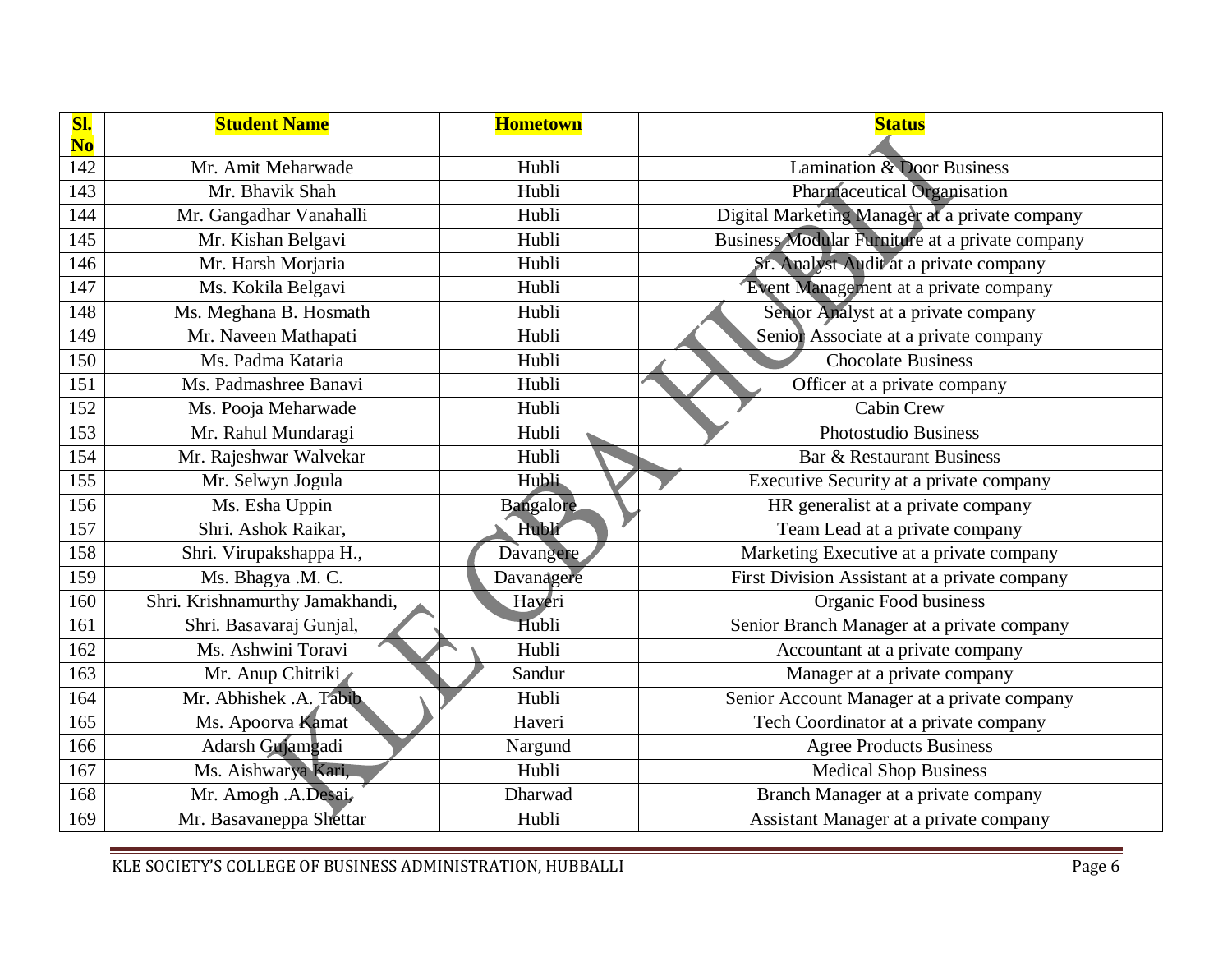| Sl.                      | <b>Student Name</b>        | <b>Hometown</b> | <b>Status</b>                                            |
|--------------------------|----------------------------|-----------------|----------------------------------------------------------|
| $\overline{\textbf{No}}$ |                            |                 |                                                          |
| 170                      | Mr. Darshan .V. Lalka      | Hubli           | Associate Manager at a private company                   |
| 171                      | Mr. Kishan .V. Habib       | Hubli           | Real Estate, Patanjali, Cotton King                      |
| 172                      | Mr. Gautam .J. Jotwani     | Hubli           | Designer, Perfect Invites.In                             |
| 173                      | Mr. Mallikarjun .A. Uppin  | Sanshi          | Own business - Šrimata Super Market                      |
| 174                      | Mr. Hitesh Shah            | Hubli           | <b>Own business - Opticals</b>                           |
| 175                      | Mr. Mithunkumar .S.        | Hubli           | Hotel Management Davangere Benne Dosa Shanti Nagar Hubli |
| 176                      | Mr. N.V. Vinay             | Hubli           | Senior Software Consultant at a private company          |
| 177                      | Mr. Nandish .S. Bellikatti | Saundatti       | Carton Box Manufacturing at a private company            |
| 178                      | Mr. Richard D'souza        | Hubli           | Manager at a private company                             |
| 179                      | Mr. Rohitkumar Jain .M.    | Hubli           | <b>Cloth Business</b>                                    |
| 180                      | Mr. Prasannakumar .K.,     | Chennai         | Senior Recruiter at a private company                    |
| 181                      | Mr. Roshan Lopes           | Hubli           | Senior Asm at a private company                          |
| 182                      | Ms. Preeti .S. Kattimani,  | <b>Hubli</b>    | Consultant at a private company                          |
| 183                      | Mr. Sachin Dagennavar      | Dharwad         | Technical Cooordinator at a private company              |
| 184                      | Ms. Seema .P. Patil        | Hubli           | Manager at a private company                             |
| 185                      | Ms. Sushmita Tatawati      | Hubli           | Process Associate at a private company                   |
| 186                      | Ms. Seema Sayed            | Hubli           | <b>Hpcl Contractor</b>                                   |
| 187                      | Ms. Amruta Terdal          | Hubli           | Manager at a private company                             |
| 188                      | Ms. Parvathi Uppar         | Hubli           | Hr Talent Sourcing Specialist                            |
| 189                      | Ms. Mable Clara Joseph     | Kerela          | Transcation Banker at a private company                  |
| 190                      | Mr. Ravikiran Patil        | Dharwad         | General Manager at a private company                     |
|                          |                            |                 |                                                          |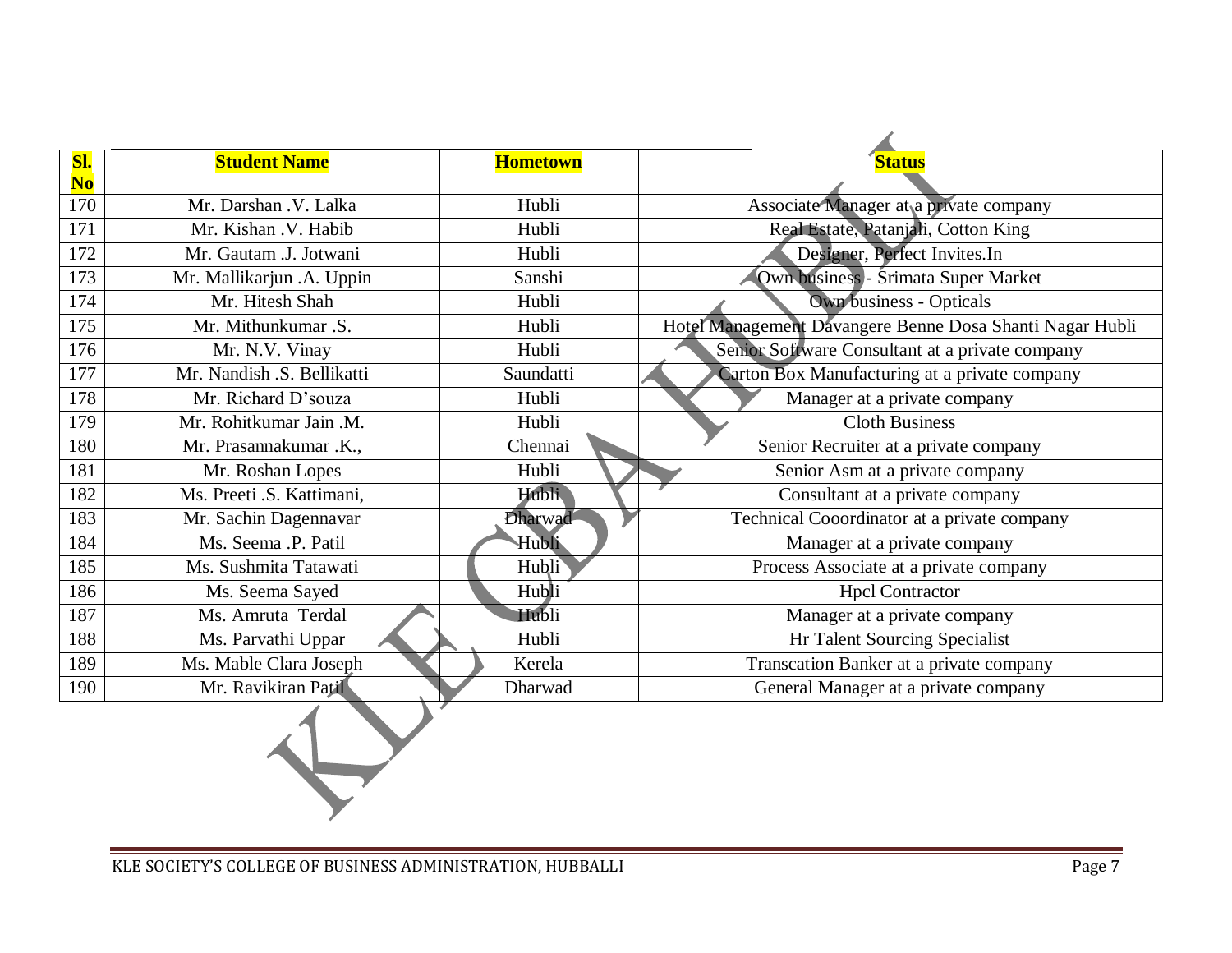| SL.<br>$\overline{\text{NO}}$ | <b>Name</b>                              | <b>Status</b>                                                                            |
|-------------------------------|------------------------------------------|------------------------------------------------------------------------------------------|
| 191                           | Mr. Venugopal Koralahalli                | Working in Bangalore                                                                     |
| 192                           | Mr. Shreyas Kulkarni                     | Associate Manager in Indussind Bank, Bangalore                                           |
| 193                           | Mr. Vikramsingh Jawoor                   | Business in hubli since 8 years                                                          |
| 194                           | Ms. Vinuta Pratapan                      | <b>State Bank of India, Bangalore</b>                                                    |
| 195                           | Mr. Anup .S. Oli                         | Unacademy, Brand Marketing and Advertisement, Bangalore                                  |
| 196                           | Mr. Jayanth Shetty                       | Financial Crime Surveillance unit Senior Analyst in Standard Chartered Bank<br>Bangalore |
| 197                           | Ms. Karishma .S. Thakkar                 | Joined Family Business in Footware industries in Lathur                                  |
| 198                           | Mr. Manu .M. .M.                         | Amazón - Assistant Manager in Bangalore                                                  |
| 199                           | Mr. Nanjundayya Chickkamath              | Own Recruitment firm in USA                                                              |
| 200                           | Mr. Saddam Husain Shigganvi              | Allang Bakery, Hubballi                                                                  |
| 201                           | Mr. Sanketh Shetty                       | <b>B</b> Hive Bar and family Restaurant in Hubballi                                      |
| 202                           | Mr. Raghavendra Naik                     | Team Manager in Sleepypanda Comforts Pvt Ltd                                             |
| 203                           | Mr. Santosh .V.                          | <b>Orlando Constructions - Real Estate Business</b>                                      |
| 204                           | Mr. Sharad .S. Haverishettra             | Sangamesh Agro Agencies in Hubballi                                                      |
| 205                           | Ms. Simran . Kaur Chadha                 | Own Recruitment firm in USA                                                              |
| 206                           | Mr. Sharanbasavaraj<br><b>Bruhanmath</b> | Cashier in Gangavathi Sambruthi Trade society, Gangavathi                                |
| 207                           | Mr. Sharanbasaya Hiremath                | Own Statrup - Atom stores in Hubballi                                                    |
| 208                           | Mr. Shivalingappagouda Patil             | HR Specialist in Welsoporgo, Hyderabad                                                   |
| 209                           | Ms. Shraddha .A. Momaya                  | Head of Trans India Law firm in hubballi                                                 |
| 210                           | Mr. Raju Habib                           | Car Planets - Automobile firm in Hubballi                                                |
| 211                           | Ms. Shruti Bendigeri                     | HR Analyst in Deush Bank Bangalore                                                       |
| 212                           | Mr. Amit Ostwal                          | Ashok Traders - Agricultural commodities in Hubballi                                     |
| 213                           | Mr. Abdul Khuddus Byahatti               | Reliance Petro, plus import and Export business in fruits and other commodities          |
| 214                           | Mr. Abhilash Havanur                     | Trader of Fruits and Vegetables in APMC                                                  |
| 215                           | Ms. Caroline Lopies,                     | Senior Executive in Wipro, Pune                                                          |